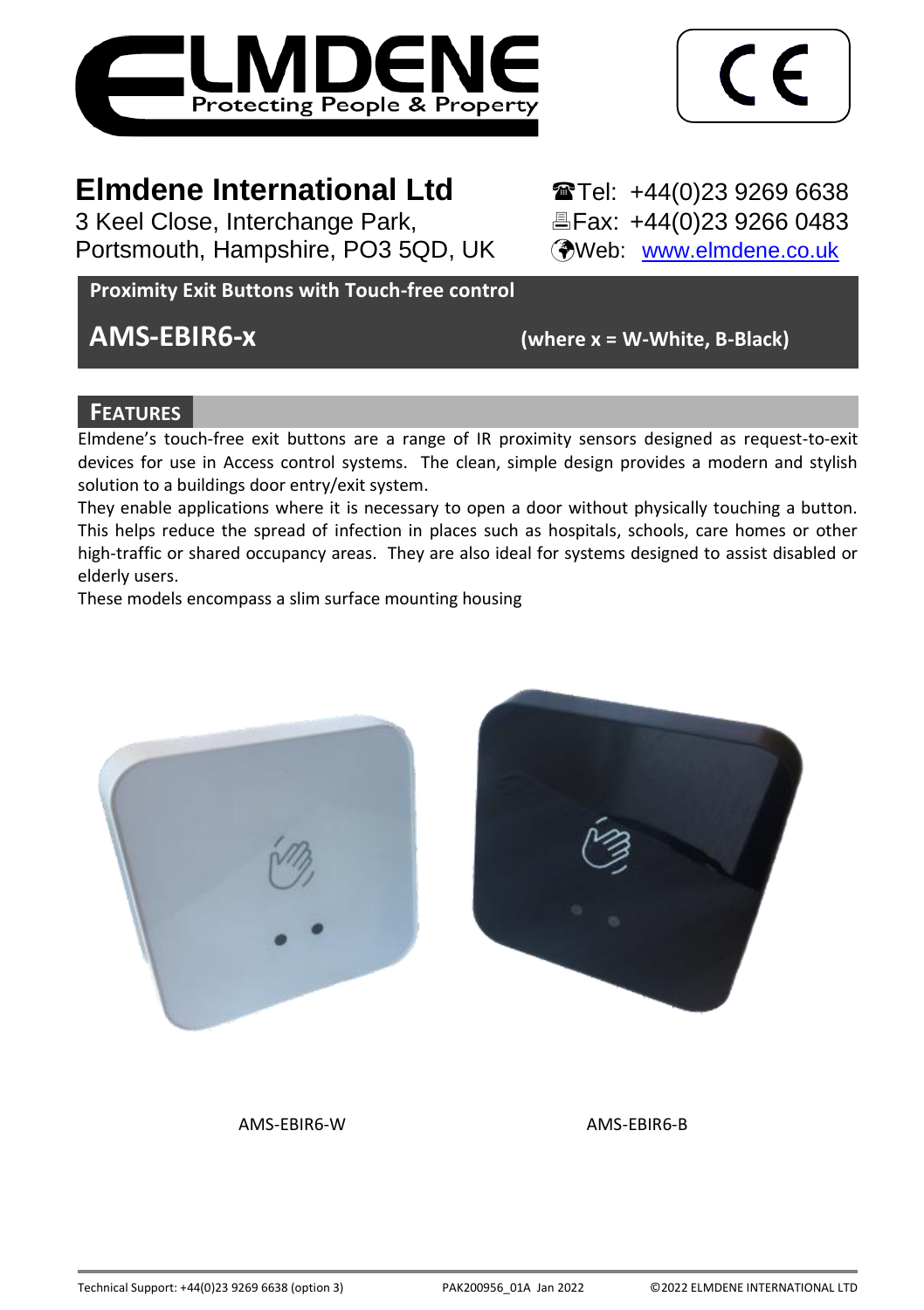

|                                      | EBIR6-x                             |  |
|--------------------------------------|-------------------------------------|--|
| Input Voltage                        | $9.8$ Vdc $- 26.6$ Vdc              |  |
| Operating Range*<br>(approx.)        | 5cm – 20cm (adjustable)             |  |
| Latch Time                           | 0.3s to 30s (adjustable)            |  |
| Max. current<br>(Active / Quiescent) | 40mA / 15mA                         |  |
| LED colour (default)                 | Blue = Standby / GREEN = Activated  |  |
| Contacts                             | NO & NC (1A@30VDC max)              |  |
| Size (mm)                            | 85W x 85H x 14D                     |  |
| IP Rating                            | <b>IP65</b>                         |  |
| Operating temp                       | $-10^{\circ}$ C to $+50^{\circ}$ C. |  |

\* different materials have different reflective rates. Value based on 18% neutral grey card

## **INSTALLATION INSTRUCTIONS**

#### **Note: Please note to remove protective film from front panel once installed!**

1. To mount the device, unscrew backplate screw located on the bottom panel of the unit. Utilise screws provided to mount backplate to wall, ensuring appropriate fixings for the surface material are used.

*Please note the 2 centre mounting holes are 60mm apart, designed to align on a single gang drylining box (if required).*

- 2. Connections are made to the switches using the pre-connected 5 pin plug lead. Wire ends have been pre-stripped for ease of installation.
- 3. Please ensure the following colour code is adhered to:

| Red    | ۰ | +VE Supply       |
|--------|---|------------------|
| Black  | - | <b>OV Supply</b> |
|        |   |                  |
| Green  | ۰ | Normally Open    |
| Yellow | ۰ | Common           |
| White  |   | Normally Closed  |

- 4. Once all connections have been securely fastened, hook main front panel over the backplate ensuring the 2 top locating lugs have mated in their respective slots.
- 5. To ensure unimpeded operation of the Infra-Red switch, please make sure that there are no objects or any obstacles within 30cm (60° to the left & right) of the panel, to avoid interference.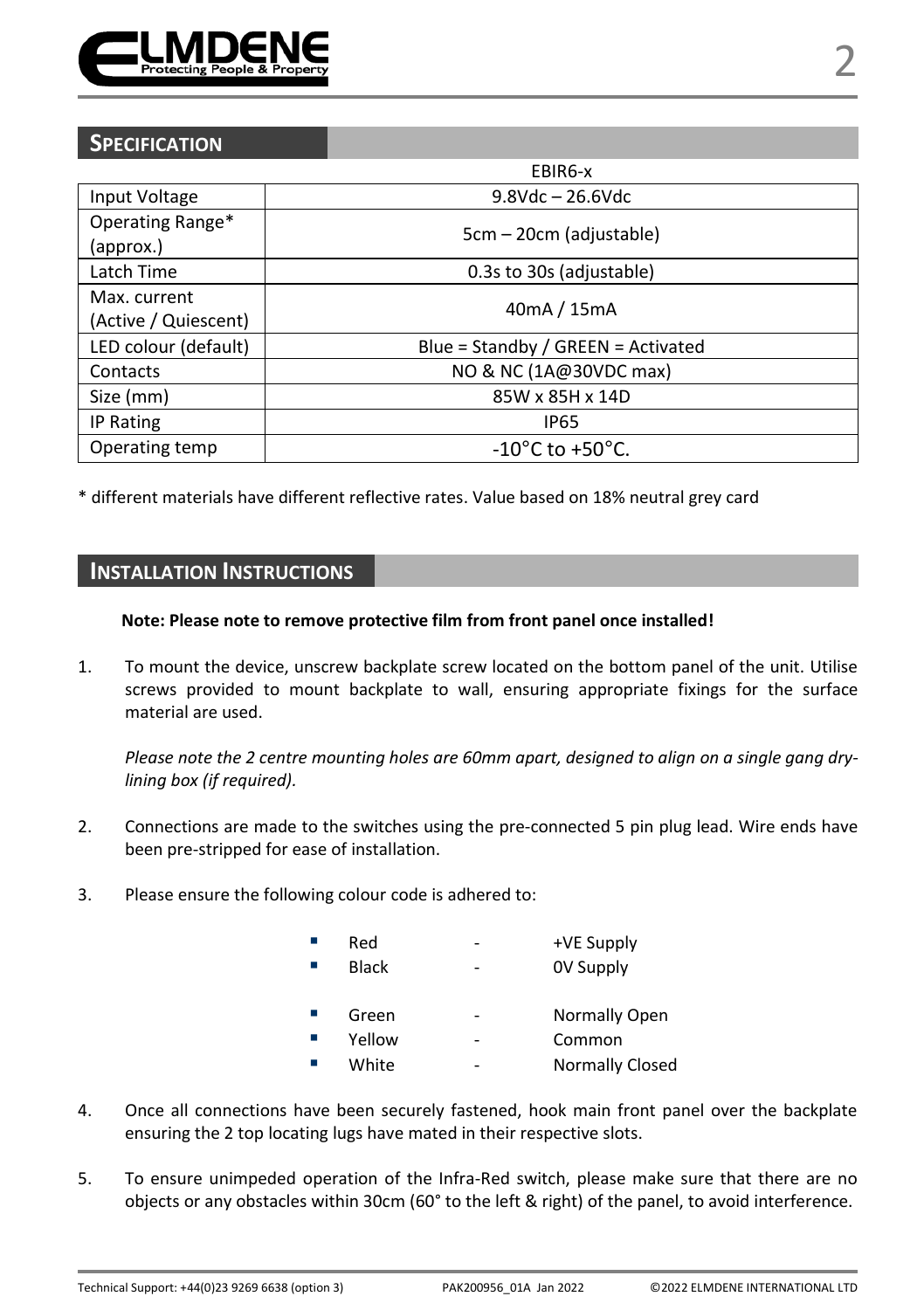

- 6. To activate the switch, pass your hand across the face of the device, once activated the LED colour will change to Green for the set 'latch' time.
- 7. To increase or decrease the detection range or the latch time adjust the relevant potentiometer at the rear of the device as described below:



*Note: Please don't force the potentiometers past their stop points.*



\*Connect diode when the control terminal is loaded, to absorb surge and prevent damage to sensor